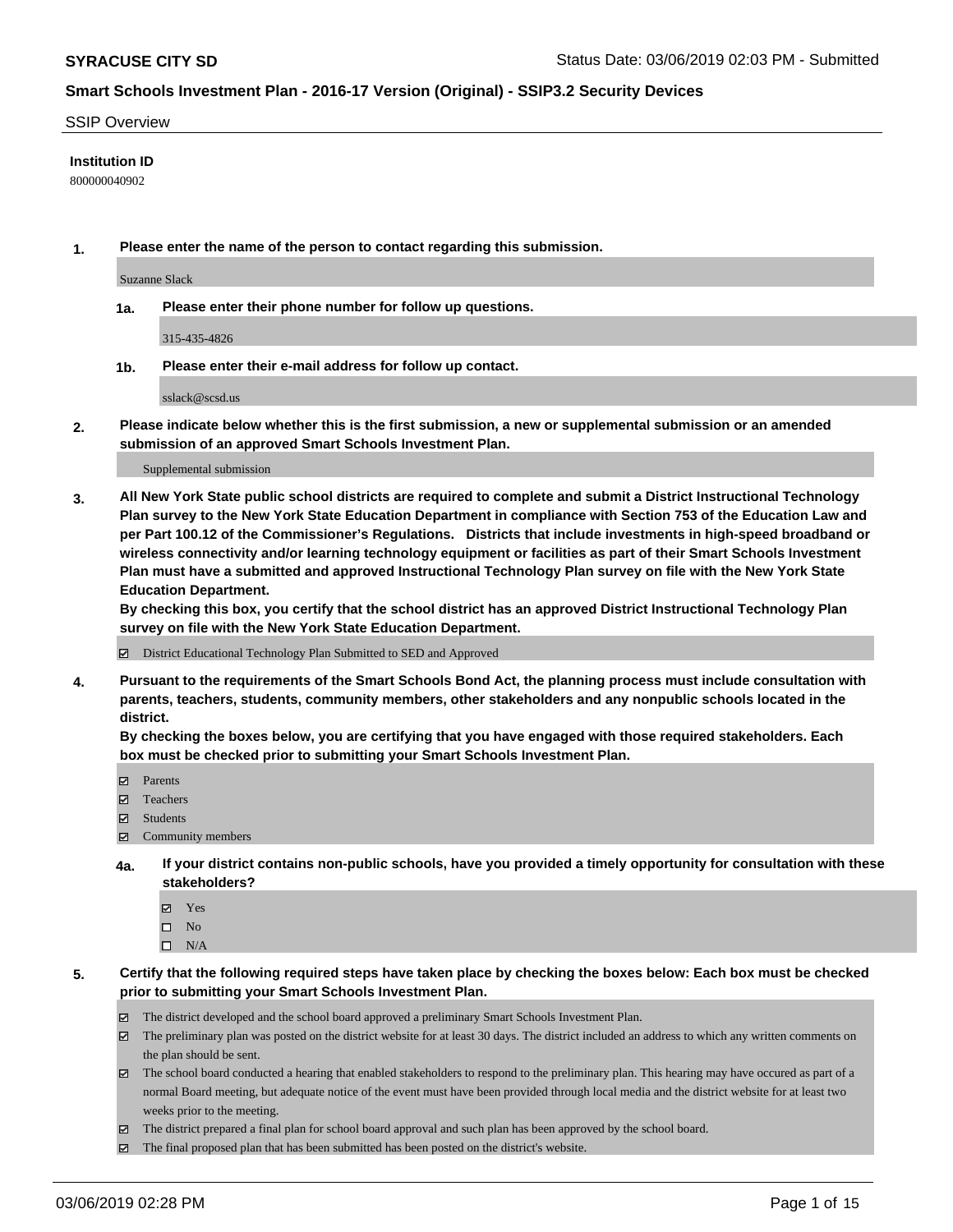SSIP Overview

**5a. Please upload the proposed Smart Schools Investment Plan (SSIP) that was posted on the district's website, along with any supporting materials. Note that this should be different than your recently submitted Educational Technology Survey. The Final SSIP, as approved by the School Board, should also be posted on the website and remain there during the course of the projects contained therein.**

Final - SSIP 3.2 Security Devices.pdf

**5b. Enter the webpage address where the final Smart Schools Investment Plan is posted. The Plan should remain posted for the life of the included projects.**

http://www.syracusecityschools.com/districtpage.cfm?pageid=4270

**6. Please enter an estimate of the total number of students and staff that will benefit from this Smart Schools Investment Plan based on the cumulative projects submitted to date.**

24,987

**7. An LEA/School District may partner with one or more other LEA/School Districts to form a consortium to pool Smart Schools Bond Act funds for a project that meets all other Smart School Bond Act requirements. Each school district participating in the consortium will need to file an approved Smart Schools Investment Plan for the project and submit a signed Memorandum of Understanding that sets forth the details of the consortium including the roles of each respective district.**

 $\Box$  The district plans to participate in a consortium to partner with other school district(s) to implement a Smart Schools project.

### **8. Please enter the name and 6-digit SED Code for each LEA/School District participating in the Consortium.**

| Partner LEA/District | <b>ISED BEDS Code</b> |
|----------------------|-----------------------|
| (No Response)        | (No Response)         |

#### **9. Please upload a signed Memorandum of Understanding with all of the participating Consortium partners.**

(No Response)

**10. Your district's Smart Schools Bond Act Allocation is:**

\$27,150,068

**11. Enter the budget sub-allocations by category that you are submitting for approval at this time. If you are not budgeting SSBA funds for a category, please enter 0 (zero.) If the value entered is \$0, you will not be required to complete that survey question.**

|                                       | Sub-<br><b>Allocations</b> |
|---------------------------------------|----------------------------|
| School Connectivity                   | l 0                        |
| Connectivity Projects for Communities | $\mathbf 0$                |
| <b>Classroom Technology</b>           | $\overline{0}$             |
| Pre-Kindergarten Classrooms           | $\Omega$                   |
| Replace Transportable Classrooms      |                            |
| High-Tech Security Features           | 6,415,765                  |
| Totals:                               | 6,415,765                  |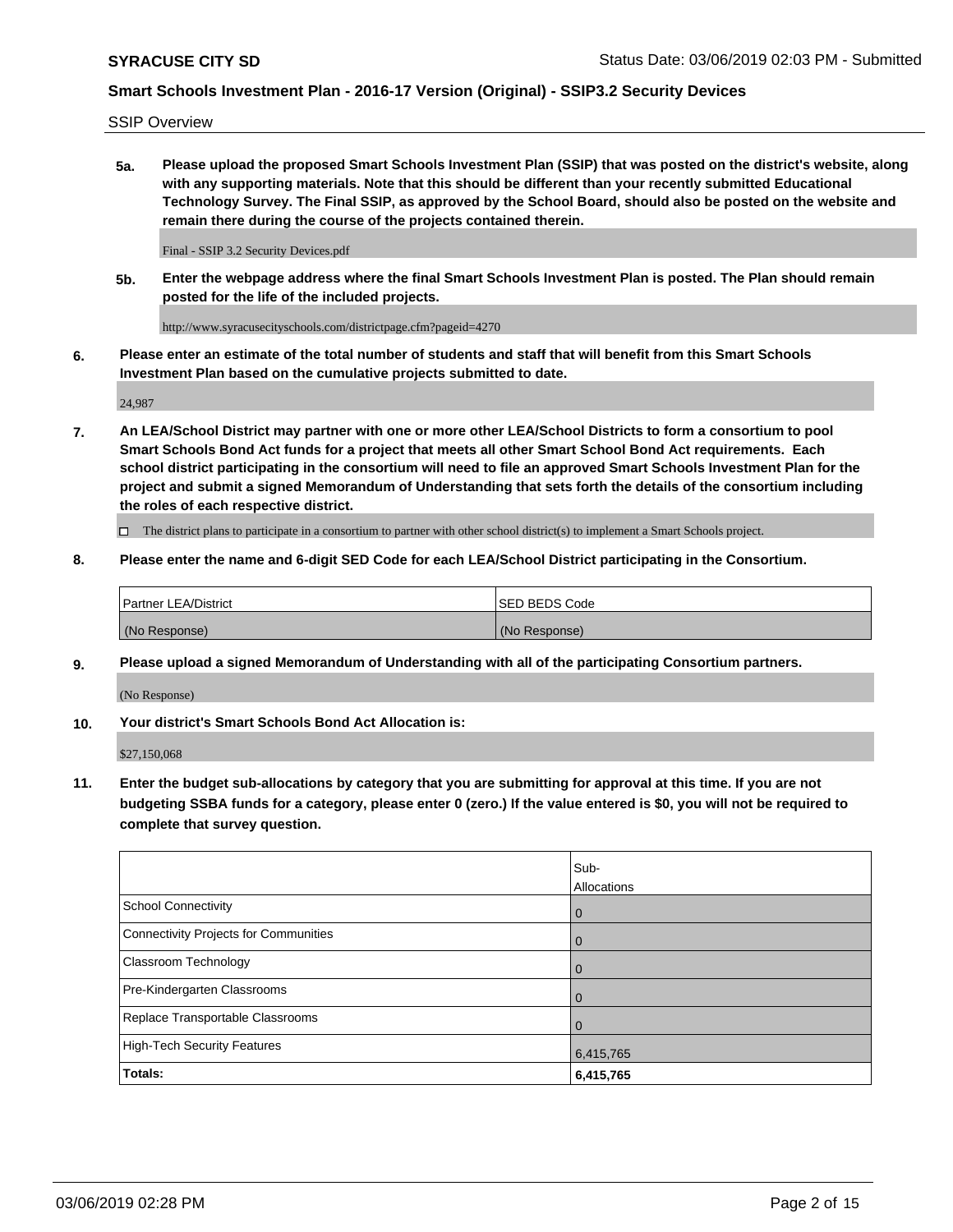School Connectivity

- **1. In order for students and faculty to receive the maximum benefit from the technology made available under the Smart Schools Bond Act, their school buildings must possess sufficient connectivity infrastructure to ensure that devices can be used during the school day. Smart Schools Investment Plans must demonstrate that:**
	- **• sufficient infrastructure that meets the Federal Communications Commission's 100 Mbps per 1,000 students standard currently exists in the buildings where new devices will be deployed, or**
	- **• is a planned use of a portion of Smart Schools Bond Act funds, or**
	- **• is under development through another funding source.**

**Smart Schools Bond Act funds used for technology infrastructure or classroom technology investments must increase the number of school buildings that meet or exceed the minimum speed standard of 100 Mbps per 1,000 students and staff within 12 months. This standard may be met on either a contracted 24/7 firm service or a "burstable" capability. If the standard is met under the burstable criteria, it must be:**

**1. Specifically codified in a service contract with a provider, and**

**2. Guaranteed to be available to all students and devices as needed, particularly during periods of high demand, such as computer-based testing (CBT) periods.**

**Please describe how your district already meets or is planning to meet this standard within 12 months of plan submission.**

(No Response)

**1a. If a district believes that it will be impossible to meet this standard within 12 months, it may apply for a waiver of this requirement, as described on the Smart Schools website. The waiver must be filed and approved by SED prior to submitting this survey.**

 $\Box$  By checking this box, you are certifying that the school district has an approved waiver of this requirement on file with the New York State Education Department.

**2. Connectivity Speed Calculator (Required)**

|                         | l Number of<br><b>Students</b> | Multiply by<br>100 Kbps | Divide by 1000 Current Speed<br>to Convert to<br>Required<br>Speed in Mb | lin Mb           | Expected<br>Speed to be<br>Attained Within   Required<br>12 Months | <b>Expected Date</b><br><b>When</b><br>Speed Will be<br><b>Met</b> |
|-------------------------|--------------------------------|-------------------------|--------------------------------------------------------------------------|------------------|--------------------------------------------------------------------|--------------------------------------------------------------------|
| <b>Calculated Speed</b> | (No<br>Response)               | (No Response)           | (No<br>Response)                                                         | (No<br>Response) | (No<br>Response)                                                   | (No<br>Response)                                                   |

**3. Describe how you intend to use Smart Schools Bond Act funds for high-speed broadband and/or wireless connectivity projects in school buildings.**

(No Response)

**4. Describe the linkage between the district's District Instructional Technology Plan and the proposed projects. (There should be a link between your response to this question and your response to Question 1 in Part E. Curriculum and Instruction "What are the district's plans to use digital connectivity and technology to improve teaching and learning?)**

(No Response)

**5. If the district wishes to have students and staff access the Internet from wireless devices within the school building, or in close proximity to it, it must first ensure that it has a robust Wi-Fi network in place that has sufficient bandwidth to meet user demand.**

**Please describe how you have quantified this demand and how you plan to meet this demand.**

(No Response)

**6. As indicated on Page 5 of the guidance, the Office of Facilities Planning will have to conduct a preliminary review**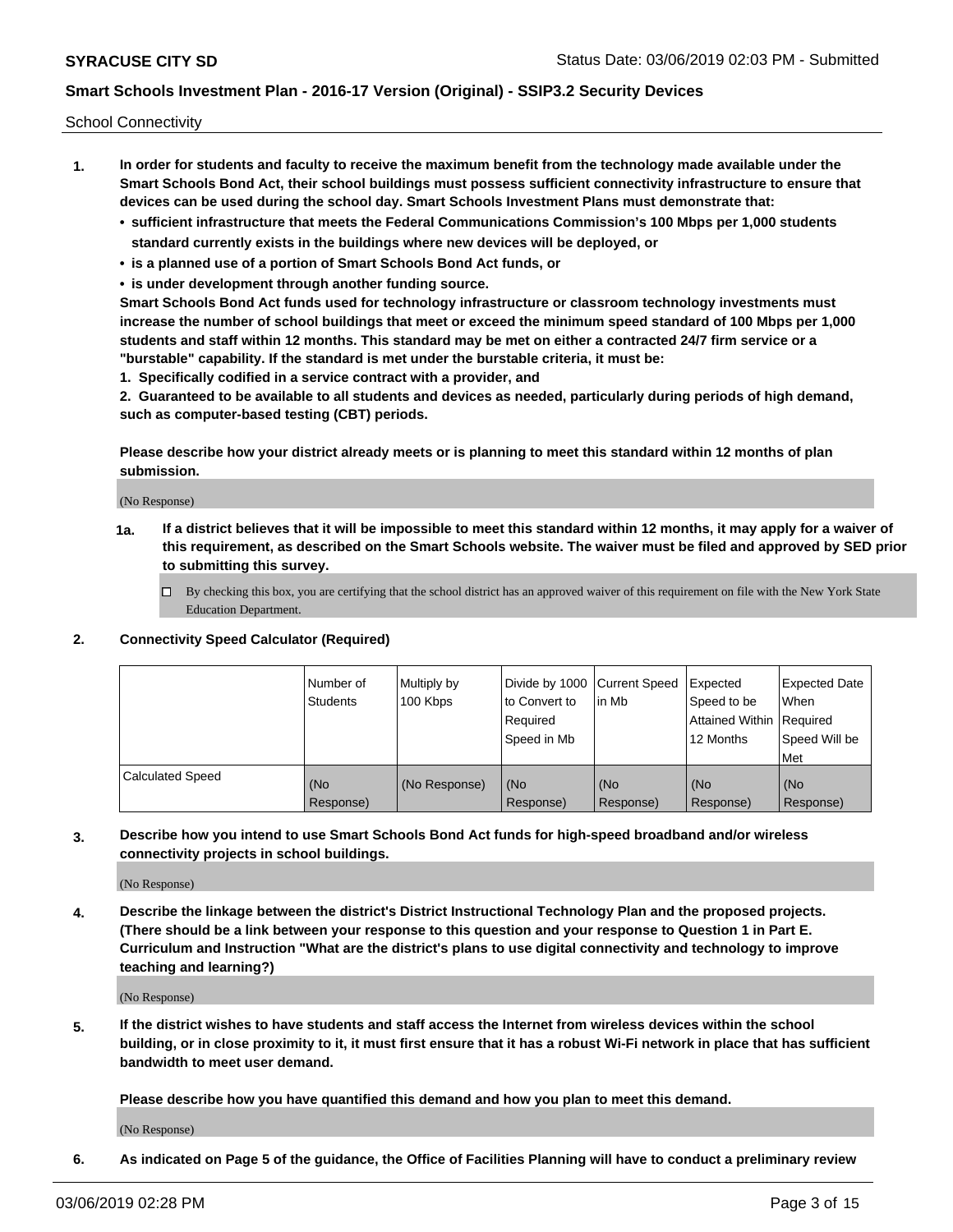School Connectivity

**of all capital projects, including connectivity projects.**

**Please indicate on a separate row each project number given to you by the Office of Facilities Planning.**

| Project Number |  |
|----------------|--|
|                |  |
| (No Response)  |  |
|                |  |

**7. Certain high-tech security and connectivity infrastructure projects may be eligible for an expedited review process as determined by the Office of Facilities Planning.**

**Was your project deemed eligible for streamlined review?**

(No Response)

**8. Include the name and license number of the architect or engineer of record.**

| Name          | License Number |
|---------------|----------------|
| (No Response) | (No Response)  |

**9. If you are submitting an allocation for School Connectivity complete this table. Note that the calculated Total at the bottom of the table must equal the Total allocation for this category that you entered in the SSIP Overview overall budget.** 

|                                            | Sub-          |
|--------------------------------------------|---------------|
|                                            | Allocation    |
| Network/Access Costs                       | (No Response) |
| Outside Plant Costs                        | (No Response) |
| School Internal Connections and Components | (No Response) |
| <b>Professional Services</b>               | (No Response) |
| Testing                                    | (No Response) |
| <b>Other Upfront Costs</b>                 | (No Response) |
| <b>Other Costs</b>                         | (No Response) |
| Totals:                                    | 0             |

**10. Please detail the type, quantity, per unit cost and total cost of the eligible items under each sub-category. This is especially important for any expenditures listed under the "Other" category. All expenditures must be eligible for tax-exempt financing to be reimbursed through the SSBA. Sufficient detail must be provided so that we can verify this is the case. If you have any questions, please contact us directly through smartschools@nysed.gov. NOTE: Wireless Access Points should be included in this category, not under Classroom Educational Technology, except those that will be loaned/purchased for nonpublic schools.**

| Select the allowable expenditure | Item to be purchased | Quantity      | Cost per Item | <b>Total Cost</b> |
|----------------------------------|----------------------|---------------|---------------|-------------------|
| type.                            |                      |               |               |                   |
| Repeat to add another item under |                      |               |               |                   |
| each type.                       |                      |               |               |                   |
| (No Response)                    | (No Response)        | (No Response) | (No Response) | (No Response)     |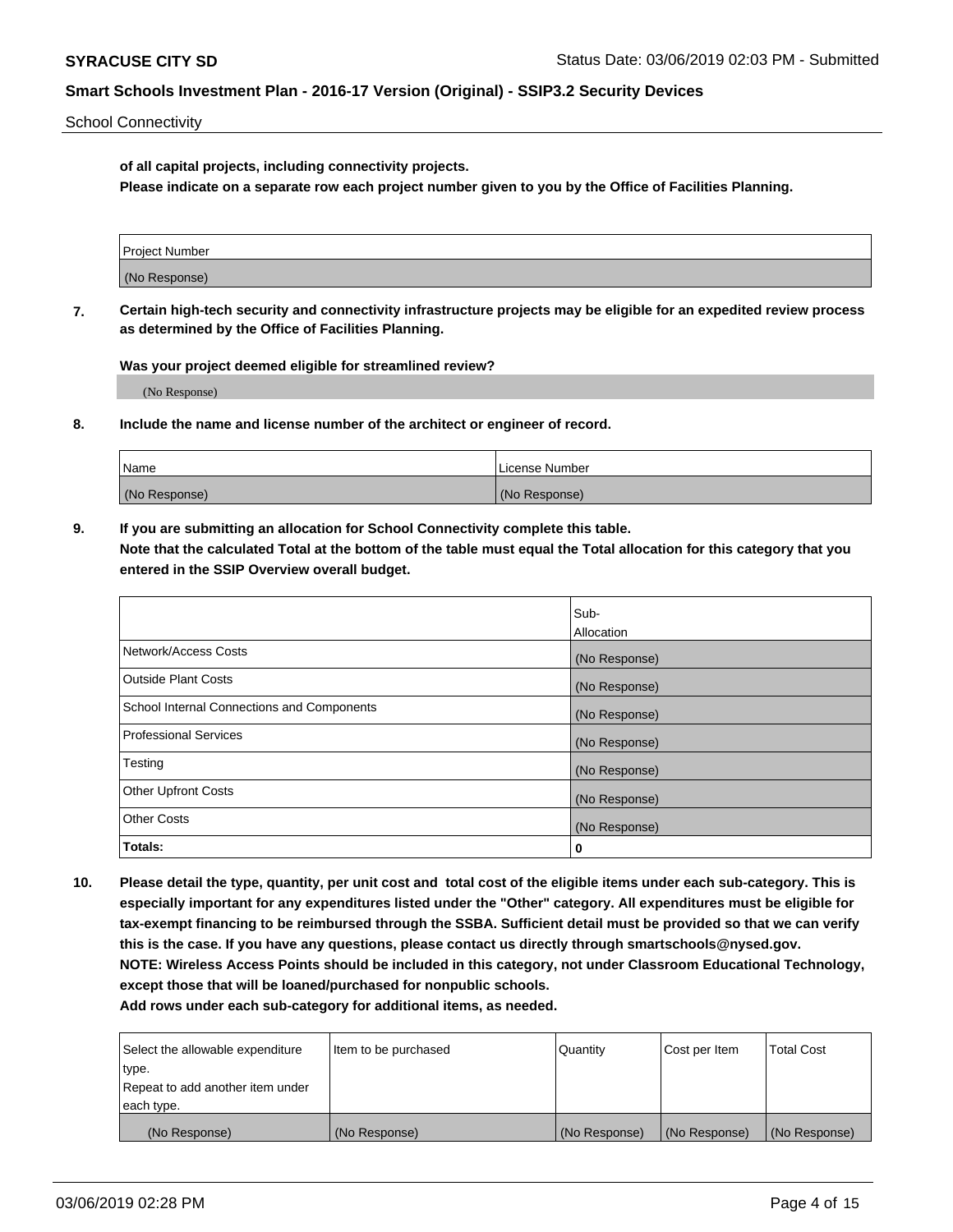Community Connectivity (Broadband and Wireless)

**1. Describe how you intend to use Smart Schools Bond Act funds for high-speed broadband and/or wireless connectivity projects in the community.**

(No Response)

**2. Please describe how the proposed project(s) will promote student achievement and increase student and/or staff access to the Internet in a manner that enhances student learning and/or instruction outside of the school day and/or school building.**

(No Response)

**3. Community connectivity projects must comply with all the necessary local building codes and regulations (building and related permits are not required prior to plan submission).**

 $\Box$  I certify that we will comply with all the necessary local building codes and regulations.

**4. Please describe the physical location of the proposed investment.**

(No Response)

**5. Please provide the initial list of partners participating in the Community Connectivity Broadband Project, along with their Federal Tax Identification (Employer Identification) number.**

| <b>Project Partners</b> | l Federal ID # |
|-------------------------|----------------|
| (No Response)           | (No Response)  |

**6. If you are submitting an allocation for Community Connectivity, complete this table.**

**Note that the calculated Total at the bottom of the table must equal the Total allocation for this category that you entered in the SSIP Overview overall budget.**

|                                    | Sub-Allocation |
|------------------------------------|----------------|
| Network/Access Costs               | (No Response)  |
| <b>Outside Plant Costs</b>         | (No Response)  |
| <b>Tower Costs</b>                 | (No Response)  |
| <b>Customer Premises Equipment</b> | (No Response)  |
| <b>Professional Services</b>       | (No Response)  |
| Testing                            | (No Response)  |
| <b>Other Upfront Costs</b>         | (No Response)  |
| <b>Other Costs</b>                 | (No Response)  |
| Totals:                            | 0              |

**7. Please detail the type, quantity, per unit cost and total cost of the eligible items under each sub-category. This is especially important for any expenditures listed under the "Other" category. All expenditures must be capital-bond eligible to be reimbursed through the SSBA. If you have any questions, please contact us directly through smartschools@nysed.gov.**

| Select the allowable expenditure | Item to be purchased | Quantity      | Cost per Item | <b>Total Cost</b> |
|----------------------------------|----------------------|---------------|---------------|-------------------|
| type.                            |                      |               |               |                   |
| Repeat to add another item under |                      |               |               |                   |
| each type.                       |                      |               |               |                   |
| (No Response)                    | (No Response)        | (No Response) | (No Response) | (No Response)     |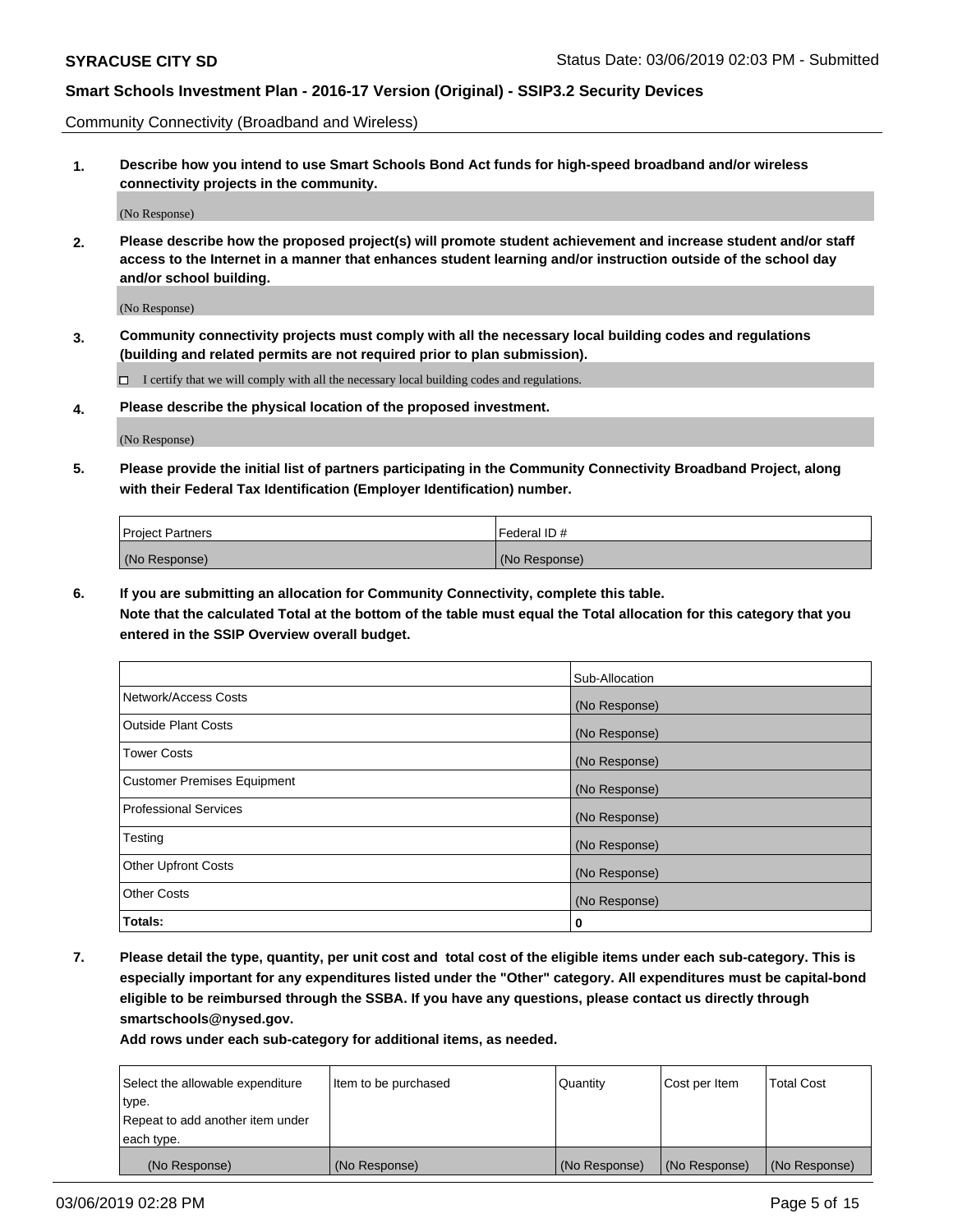### Classroom Learning Technology

**1. In order for students and faculty to receive the maximum benefit from the technology made available under the Smart Schools Bond Act, their school buildings must possess sufficient connectivity infrastructure to ensure that devices can be used during the school day. Smart Schools Investment Plans must demonstrate that sufficient infrastructure that meets the Federal Communications Commission's 100 Mbps per 1,000 students standard currently exists in the buildings where new devices will be deployed, or is a planned use of a portion of Smart Schools Bond Act funds, or is under development through another funding source. Smart Schools Bond Act funds used for technology infrastructure or classroom technology investments must increase the number of school buildings that meet or exceed the minimum speed standard of 100 Mbps per 1,000 students and staff within 12 months. This standard may be met on either a contracted 24/7 firm service or a**

**"burstable" capability. If the standard is met under the burstable criteria, it must be:**

**1. Specifically codified in a service contract with a provider, and**

**2. Guaranteed to be available to all students and devices as needed, particularly during periods of high demand, such as computer-based testing (CBT) periods.**

**Please describe how your district already meets or is planning to meet this standard within 12 months of plan submission.**

(No Response)

- **1a. If a district believes that it will be impossible to meet this standard within 12 months, it may apply for a waiver of this requirement, as described on the Smart Schools website. The waiver must be filed and approved by SED prior to submitting this survey.**
	- By checking this box, you are certifying that the school district has an approved waiver of this requirement on file with the New York State Education Department.

#### **2. Connectivity Speed Calculator (Required)**

|                         | I Number of<br>Students | Multiply by<br>100 Kbps | to Convert to<br>Required<br>Speed in Mb | Divide by 1000 Current Speed Expected<br>lin Mb | Speed to be<br>Attained Within Required<br>12 Months | <b>Expected Date</b><br>When<br>Speed Will be<br>Met |
|-------------------------|-------------------------|-------------------------|------------------------------------------|-------------------------------------------------|------------------------------------------------------|------------------------------------------------------|
| <b>Calculated Speed</b> | (No<br>Response)        | (No Response)           | (No<br>Response)                         | (No<br>Response)                                | (No<br>Response)                                     | (No<br>Response)                                     |

**3. If the district wishes to have students and staff access the Internet from wireless devices within the school building, or in close proximity to it, it must first ensure that it has a robust Wi-Fi network in place that has sufficient bandwidth to meet user demand.**

**Please describe how you have quantified this demand and how you plan to meet this demand.**

(No Response)

**4. All New York State public school districts are required to complete and submit an Instructional Technology Plan survey to the New York State Education Department in compliance with Section 753 of the Education Law and per Part 100.12 of the Commissioner's Regulations.**

**Districts that include educational technology purchases as part of their Smart Schools Investment Plan must have a submitted and approved Instructional Technology Plan survey on file with the New York State Education Department.**

- $\Box$  By checking this box, you are certifying that the school district has an approved Instructional Technology Plan survey on file with the New York State Education Department.
- **5. Describe the devices you intend to purchase and their compatibility with existing or planned platforms or systems. Specifically address the adequacy of each facility's electrical, HVAC and other infrastructure necessary to install and support the operation of the planned technology.**

(No Response)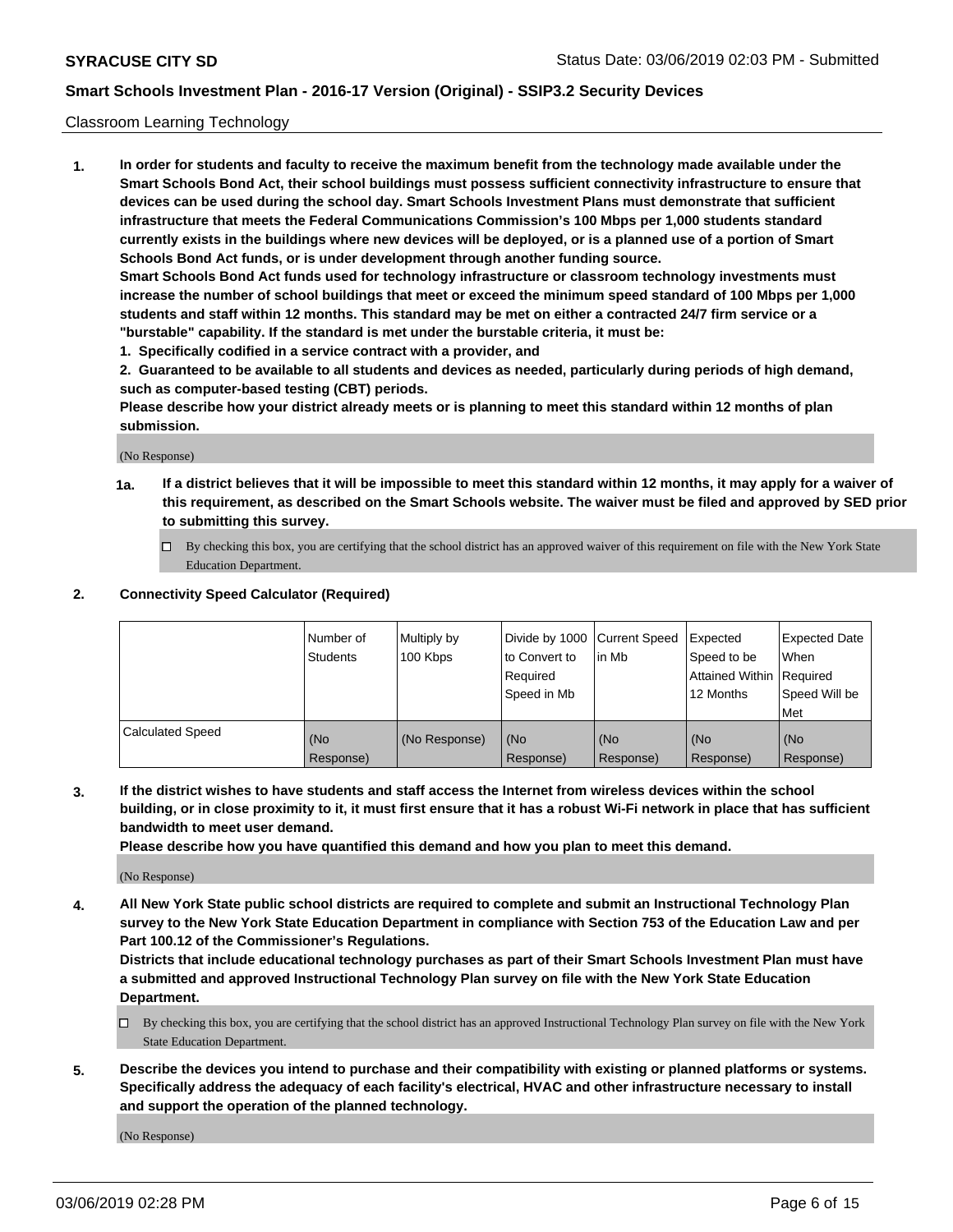### Classroom Learning Technology

- **6. Describe how the proposed technology purchases will:**
	- **> enhance differentiated instruction;**
	- **> expand student learning inside and outside the classroom;**
	- **> benefit students with disabilities and English language learners; and**
	- **> contribute to the reduction of other learning gaps that have been identified within the district.**

**The expectation is that districts will place a priority on addressing the needs of students who struggle to succeed in a rigorous curriculum. Responses in this section should specifically address this concern and align with the district's Instructional Technology Plan (in particular Question 2 of E. Curriculum and Instruction: "Does the district's instructional technology plan address the needs of students with disabilities to ensure equitable access to instruction, materials and assessments?" and Question 3 of the same section: "Does the district's instructional technology plan address the provision of assistive technology specifically for students with disabilities to ensure access to and participation in the general curriculum?"**

(No Response)

**7. Where appropriate, describe how the proposed technology purchases will enhance ongoing communication with parents and other stakeholders and help the district facilitate technology-based regional partnerships, including distance learning and other efforts.**

(No Response)

**8. Describe the district's plan to provide professional development to ensure that administrators, teachers and staff can employ the technology purchased to enhance instruction successfully.**

**Note: This response should be aligned and expanded upon in accordance with your district's response to Question 1 of F. Professional Development of your Instructional Technology Plan: "Please provide a summary of professional development offered to teachers and staff, for the time period covered by this plan, to support technology to enhance teaching and learning. Please include topics, audience and method of delivery within your summary."**

(No Response)

- **9. Districts must contact the SUNY/CUNY teacher preparation program that supplies the largest number of the district's new teachers to request advice on innovative uses and best practices at the intersection of pedagogy and educational technology.**
	- By checking this box, you certify that you have contacted the SUNY/CUNY teacher preparation program that supplies the largest number of your new teachers to request advice on these issues.
	- **9a. Please enter the name of the SUNY or CUNY Institution that you contacted.**

(No Response)

**9b. Enter the primary Institution phone number.**

(No Response)

**9c. Enter the name of the contact person with whom you consulted and/or will be collaborating with on innovative uses of technology and best practices.**

(No Response)

**10. A district whose Smart Schools Investment Plan proposes the purchase of technology devices and other hardware must account for nonpublic schools in the district.**

**Are there nonpublic schools within your school district?**

Yes

 $\square$  No

**11. Nonpublic Classroom Technology Loan Calculator**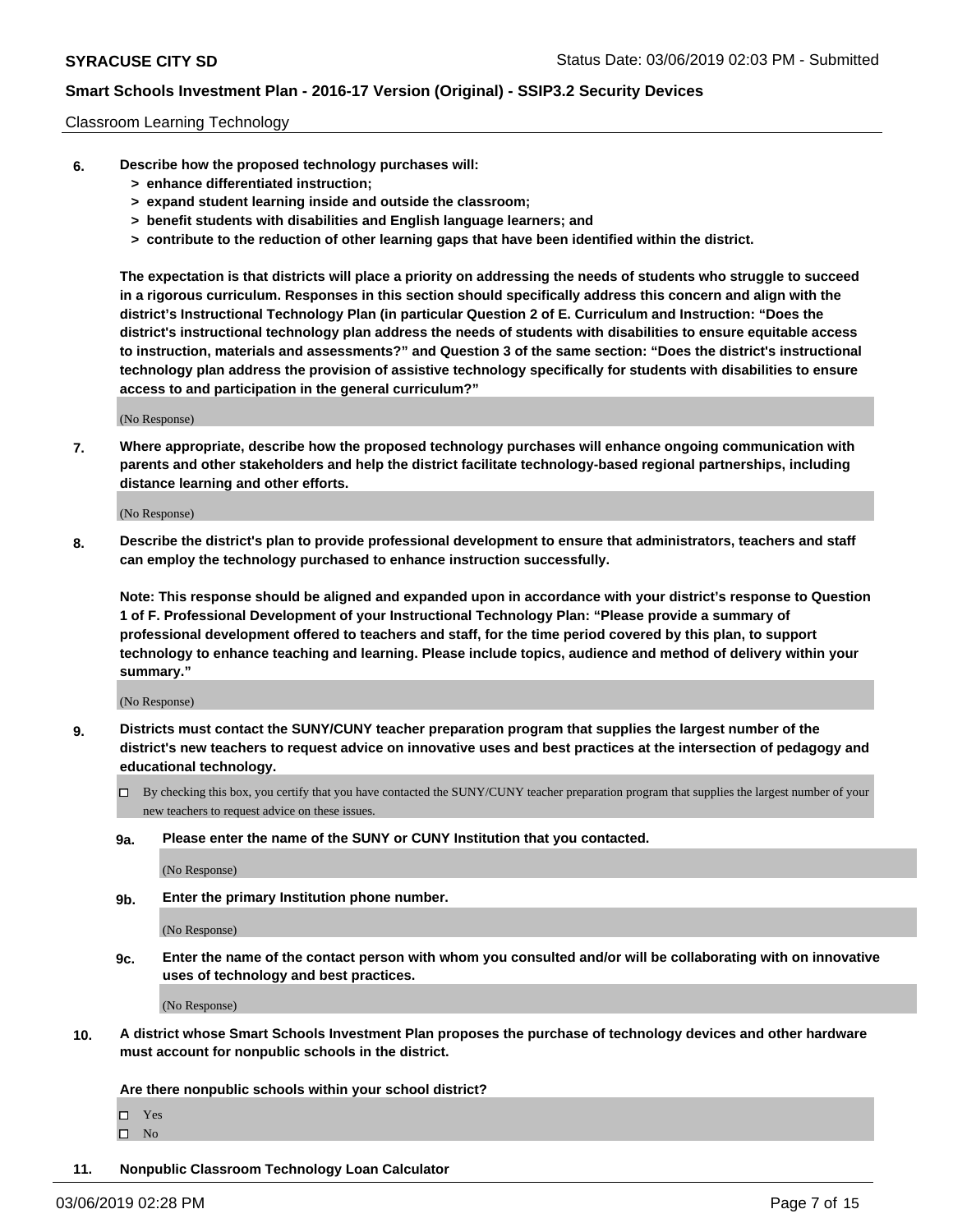### Classroom Learning Technology

**The Smart Schools Bond Act provides that any Classroom Learning Technology purchases made using Smart Schools funds shall be lent, upon request, to nonpublic schools in the district. However, no school district shall be required to loan technology in amounts greater than the total obtained and spent on technology pursuant to the Smart Schools Bond Act and the value of such loan may not exceed the total of \$250 multiplied by the nonpublic school enrollment in the base year at the time of enactment. See:**

**http://www.p12.nysed.gov/mgtserv/smart\_schools/docs/Smart\_Schools\_Bond\_Act\_Guidance\_04.27.15\_Final.pdf.**

|                                       | 1. Classroom<br>Technology<br>Sub-allocation | 2. Public<br>l Enrollment<br>(2014-15) | l 3. Nonpublic<br>l Enrollment<br>$(2014 - 15)$ | l 4. Sum of<br>l Public and<br>l Nonpublic<br>Enrollment                                      | 15. Total Per<br>Pupil Sub-<br>l allocation | l 6. Total<br>Nonpublic Loan<br>Amount |
|---------------------------------------|----------------------------------------------|----------------------------------------|-------------------------------------------------|-----------------------------------------------------------------------------------------------|---------------------------------------------|----------------------------------------|
| Calculated Nonpublic Loan<br>l Amount |                                              |                                        |                                                 | (No Response)   (No Response)   (No Response)   (No Response)   (No Response)   (No Response) |                                             |                                        |

**12. To ensure the sustainability of technology purchases made with Smart Schools funds, districts must demonstrate a long-term plan to maintain and replace technology purchases supported by Smart Schools Bond Act funds. This sustainability plan shall demonstrate a district's capacity to support recurring costs of use that are ineligible for Smart Schools Bond Act funding such as device maintenance, technical support, Internet and wireless fees, maintenance of hotspots, staff professional development, building maintenance and the replacement of incidental items. Further, such a sustainability plan shall include a long-term plan for the replacement of purchased devices and equipment at the end of their useful life with other funding sources.**

 $\Box$  By checking this box, you certify that the district has a sustainability plan as described above.

**13. Districts must ensure that devices purchased with Smart Schools Bond funds will be distributed, prepared for use, maintained and supported appropriately. Districts must maintain detailed device inventories in accordance with generally accepted accounting principles.**

By checking this box, you certify that the district has a distribution and inventory management plan and system in place.

**14. If you are submitting an allocation for Classroom Learning Technology complete this table. Note that the calculated Total at the bottom of the table must equal the Total allocation for this category that you entered in the SSIP Overview overall budget.**

|                          | Sub-Allocation |
|--------------------------|----------------|
| Interactive Whiteboards  | (No Response)  |
| <b>Computer Servers</b>  | (No Response)  |
| <b>Desktop Computers</b> | (No Response)  |
| <b>Laptop Computers</b>  | (No Response)  |
| <b>Tablet Computers</b>  | (No Response)  |
| <b>Other Costs</b>       | (No Response)  |
| Totals:                  | 0              |

**15. Please detail the type, quantity, per unit cost and total cost of the eligible items under each sub-category. This is especially important for any expenditures listed under the "Other" category. All expenditures must be capital-bond eligible to be reimbursed through the SSBA. If you have any questions, please contact us directly through smartschools@nysed.gov.**

**Please specify in the "Item to be Purchased" field which specific expenditures and items are planned to meet the district's nonpublic loan requirement, if applicable.**

**NOTE: Wireless Access Points that will be loaned/purchased for nonpublic schools should ONLY be included in this category, not under School Connectivity, where public school districts would list them.**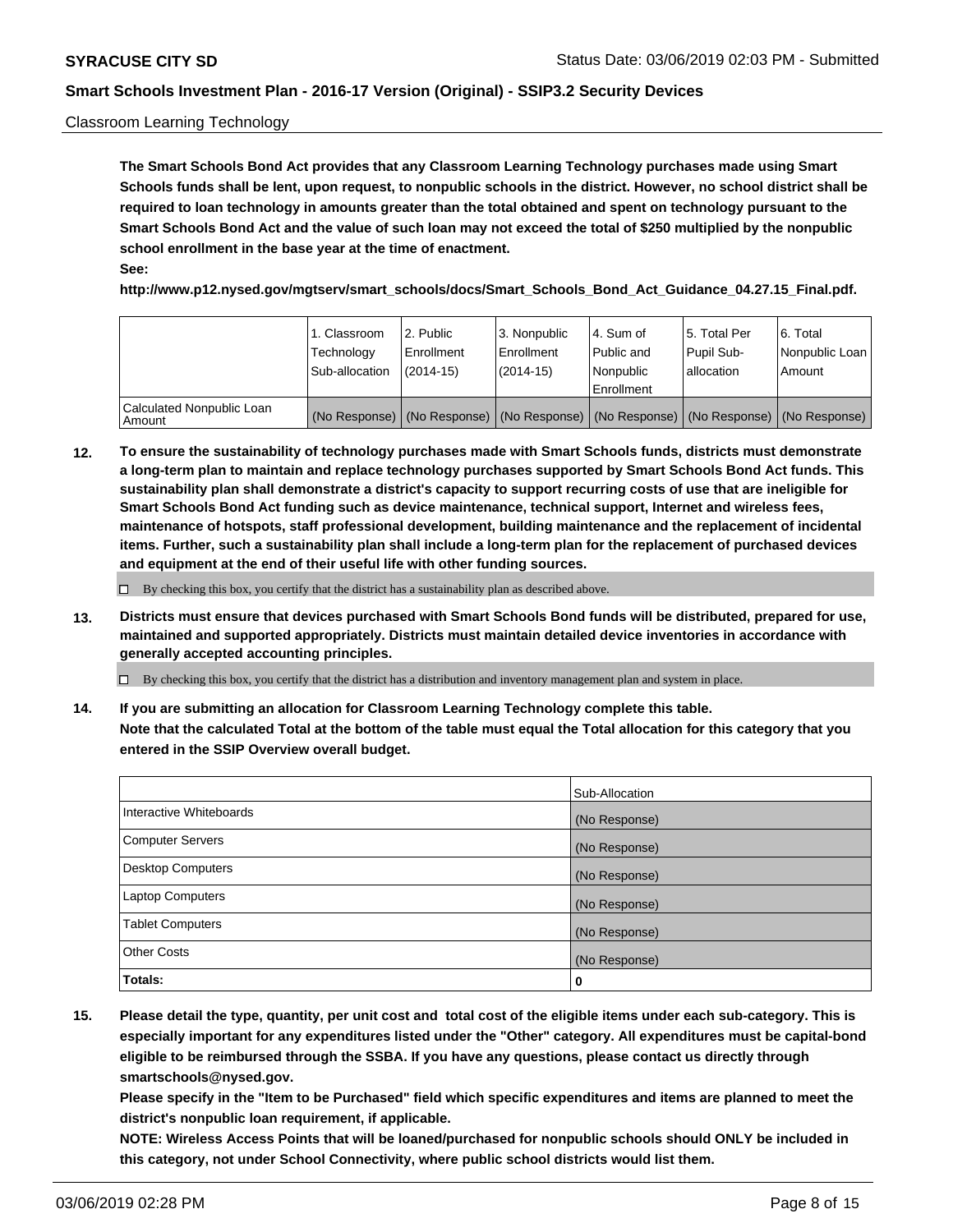Classroom Learning Technology

| Select the allowable expenditure | Iltem to be Purchased | Quantity      | Cost per Item | <b>Total Cost</b> |
|----------------------------------|-----------------------|---------------|---------------|-------------------|
| type.                            |                       |               |               |                   |
| Repeat to add another item under |                       |               |               |                   |
| each type.                       |                       |               |               |                   |
| (No Response)                    | (No Response)         | (No Response) | (No Response) | (No Response)     |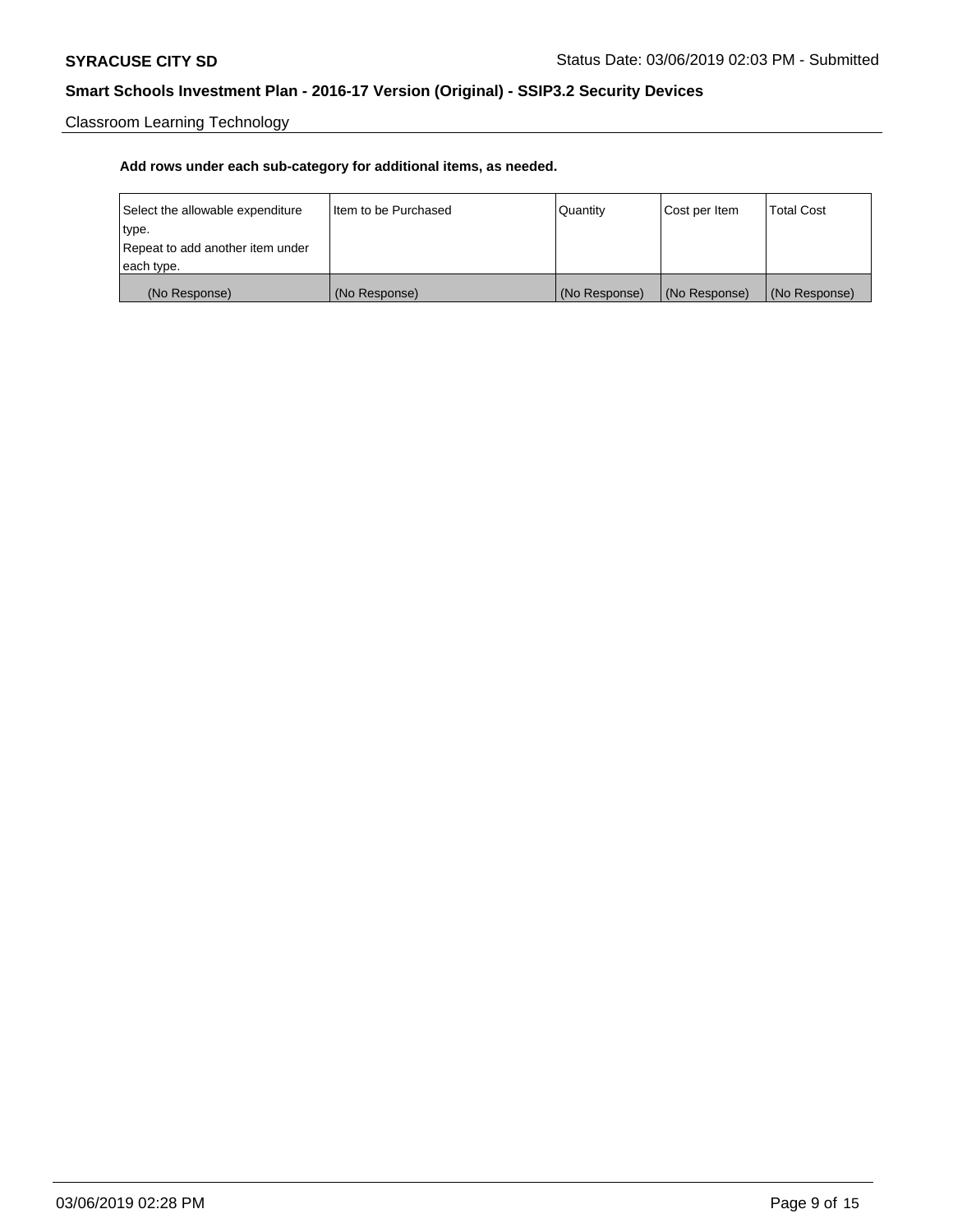### Pre-Kindergarten Classrooms

**1. Provide information regarding how and where the district is currently serving pre-kindergarten students and justify the need for additional space with enrollment projections over 3 years.**

(No Response)

- **2. Describe the district's plan to construct, enhance or modernize education facilities to accommodate prekindergarten programs. Such plans must include:**
	- **Specific descriptions of what the district intends to do to each space;**
	- **An affirmation that pre-kindergarten classrooms will contain a minimum of 900 square feet per classroom;**
	- **The number of classrooms involved;**
	- **The approximate construction costs per classroom; and**
	- **Confirmation that the space is district-owned or has a long-term lease that exceeds the probable useful life of the improvements.**

(No Response)

**3. Smart Schools Bond Act funds may only be used for capital construction costs. Describe the type and amount of additional funds that will be required to support ineligible ongoing costs (e.g. instruction, supplies) associated with any additional pre-kindergarten classrooms that the district plans to add.**

(No Response)

**4. All plans and specifications for the erection, repair, enlargement or remodeling of school buildings in any public school district in the State must be reviewed and approved by the Commissioner. Districts that plan capital projects using their Smart Schools Bond Act funds will undergo a Preliminary Review Process by the Office of Facilities Planning.**

**Please indicate on a separate row each project number given to you by the Office of Facilities Planning.**

| Project Number |  |
|----------------|--|
| (No Response)  |  |
|                |  |

**5. If you have made an allocation for Pre-Kindergarten Classrooms, complete this table.**

**Note that the calculated Total at the bottom of the table must equal the Total allocation for this category that you entered in the SSIP Overview overall budget.**

|                                          | Sub-Allocation |
|------------------------------------------|----------------|
| Construct Pre-K Classrooms               | (No Response)  |
| Enhance/Modernize Educational Facilities | (No Response)  |
| <b>Other Costs</b>                       | (No Response)  |
| Totals:                                  | 0              |

**6. Please detail the type, quantity, per unit cost and total cost of the eligible items under each sub-category. This is especially important for any expenditures listed under the "Other" category. All expenditures must be capital-bond eligible to be reimbursed through the SSBA. If you have any questions, please contact us directly through smartschools@nysed.gov.**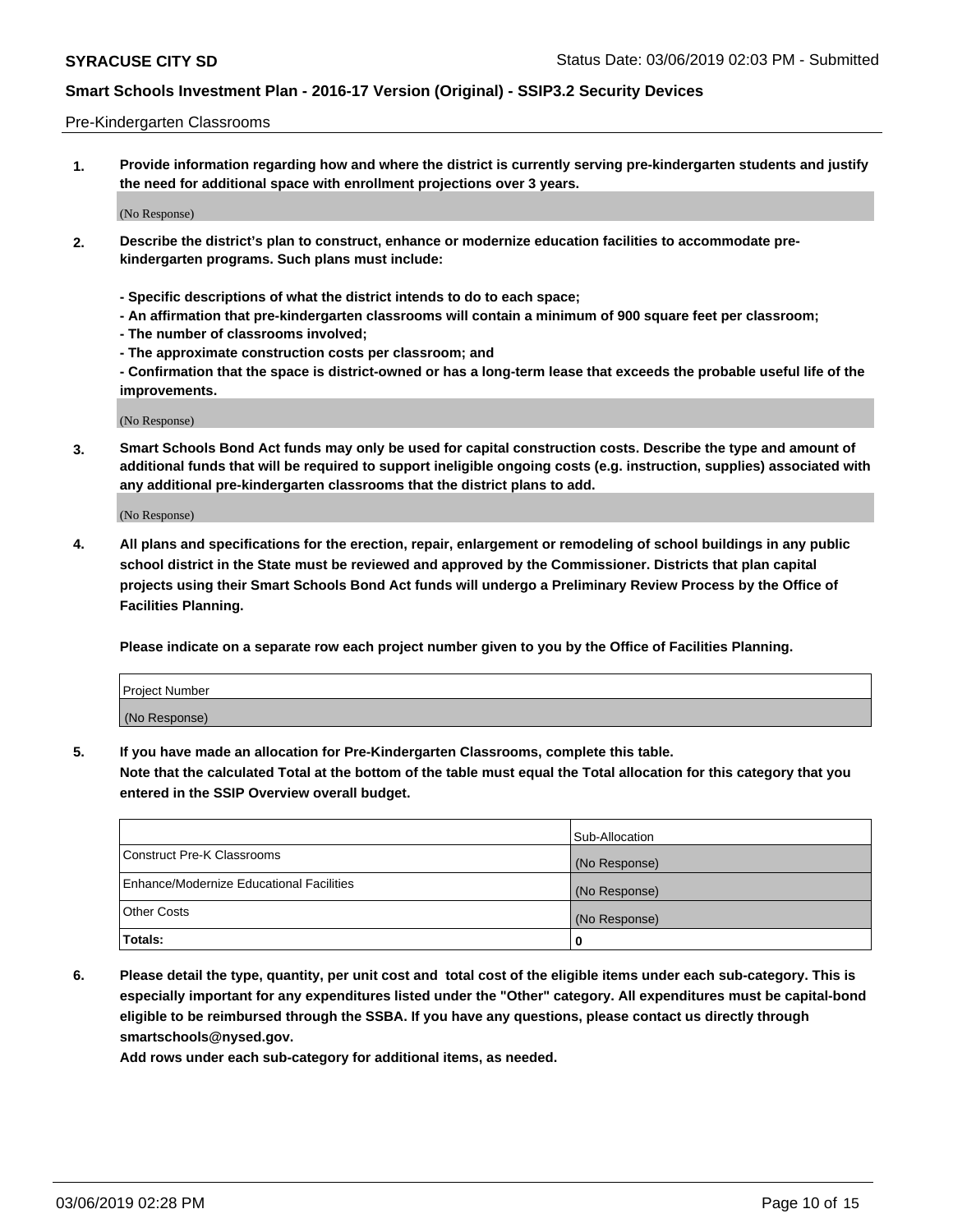Pre-Kindergarten Classrooms

| Select the allowable expenditure | Item to be purchased | Quantity      | Cost per Item | <b>Total Cost</b> |
|----------------------------------|----------------------|---------------|---------------|-------------------|
| type.                            |                      |               |               |                   |
| Repeat to add another item under |                      |               |               |                   |
| each type.                       |                      |               |               |                   |
| (No Response)                    | (No Response)        | (No Response) | (No Response) | (No Response)     |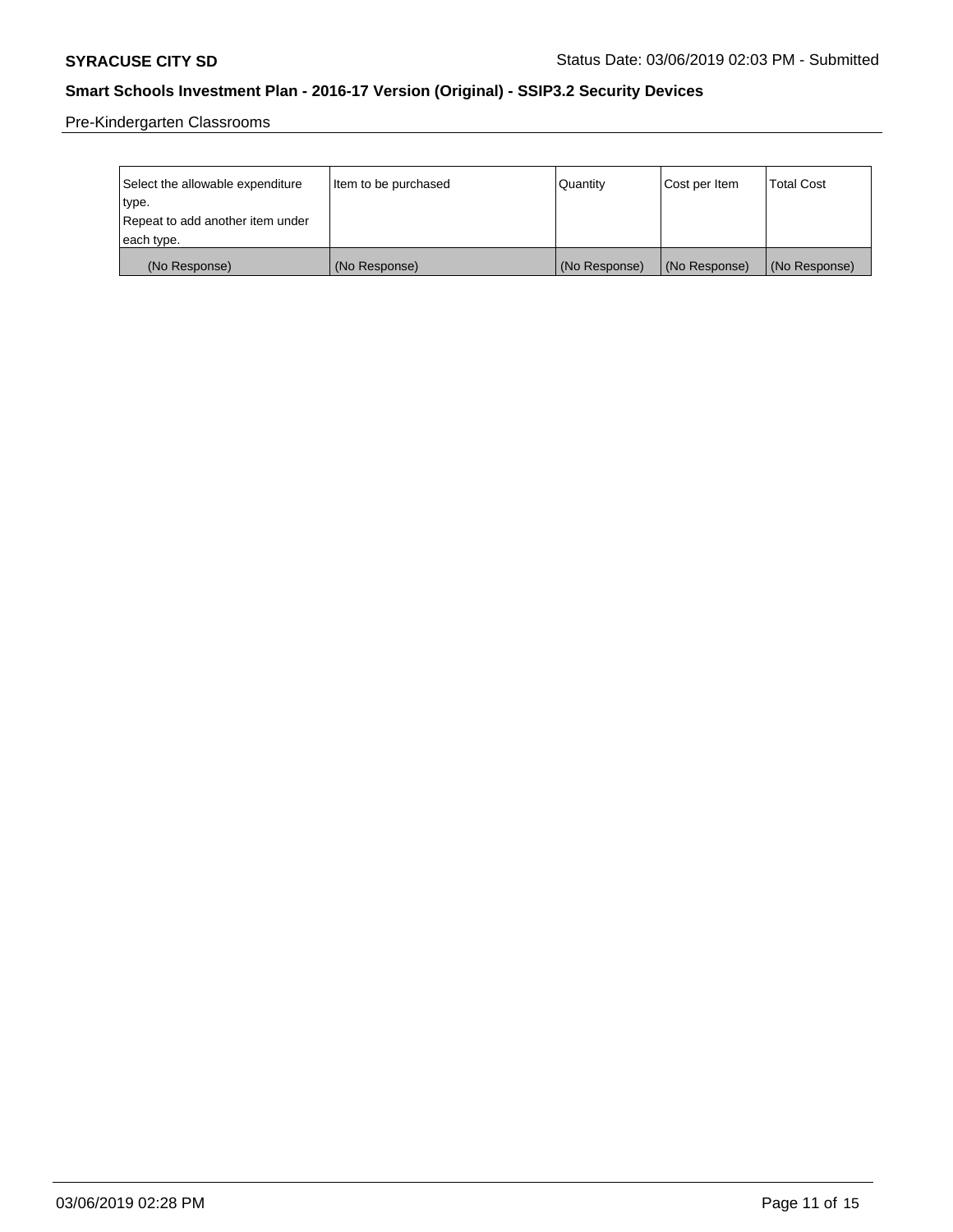Replace Transportable Classrooms

**1. Describe the district's plan to construct, enhance or modernize education facilities to provide high-quality instructional space by replacing transportable classrooms.**

(No Response)

**2. All plans and specifications for the erection, repair, enlargement or remodeling of school buildings in any public school district in the State must be reviewed and approved by the Commissioner. Districts that plan capital projects using their Smart Schools Bond Act funds will undergo a Preliminary Review Process by the Office of Facilities Planning.**

**Please indicate on a separate row each project number given to you by the Office of Facilities Planning.**

| Project Number |  |
|----------------|--|
|                |  |
|                |  |
|                |  |
|                |  |
| (No Response)  |  |
|                |  |
|                |  |
|                |  |

**3. For large projects that seek to blend Smart Schools Bond Act dollars with other funds, please note that Smart Schools Bond Act funds can be allocated on a pro rata basis depending on the number of new classrooms built that directly replace transportable classroom units.**

**If a district seeks to blend Smart Schools Bond Act dollars with other funds describe below what other funds are being used and what portion of the money will be Smart Schools Bond Act funds.**

(No Response)

**4. If you have made an allocation for Replace Transportable Classrooms, complete this table. Note that the calculated Total at the bottom of the table must equal the Total allocation for this category that you entered in the SSIP Overview overall budget.**

|                                                | Sub-Allocation |
|------------------------------------------------|----------------|
| Construct New Instructional Space              | (No Response)  |
| Enhance/Modernize Existing Instructional Space | (No Response)  |
| <b>Other Costs</b>                             | (No Response)  |
| Totals:                                        | 0              |

**5. Please detail the type, quantity, per unit cost and total cost of the eligible items under each sub-category. This is especially important for any expenditures listed under the "Other" category. All expenditures must be capital-bond eligible to be reimbursed through the SSBA. If you have any questions, please contact us directly through smartschools@nysed.gov.**

| Select the allowable expenditure | Item to be purchased | l Quantitv    | Cost per Item | <b>Total Cost</b> |
|----------------------------------|----------------------|---------------|---------------|-------------------|
| type.                            |                      |               |               |                   |
| Repeat to add another item under |                      |               |               |                   |
| each type.                       |                      |               |               |                   |
| (No Response)                    | (No Response)        | (No Response) | (No Response) | (No Response)     |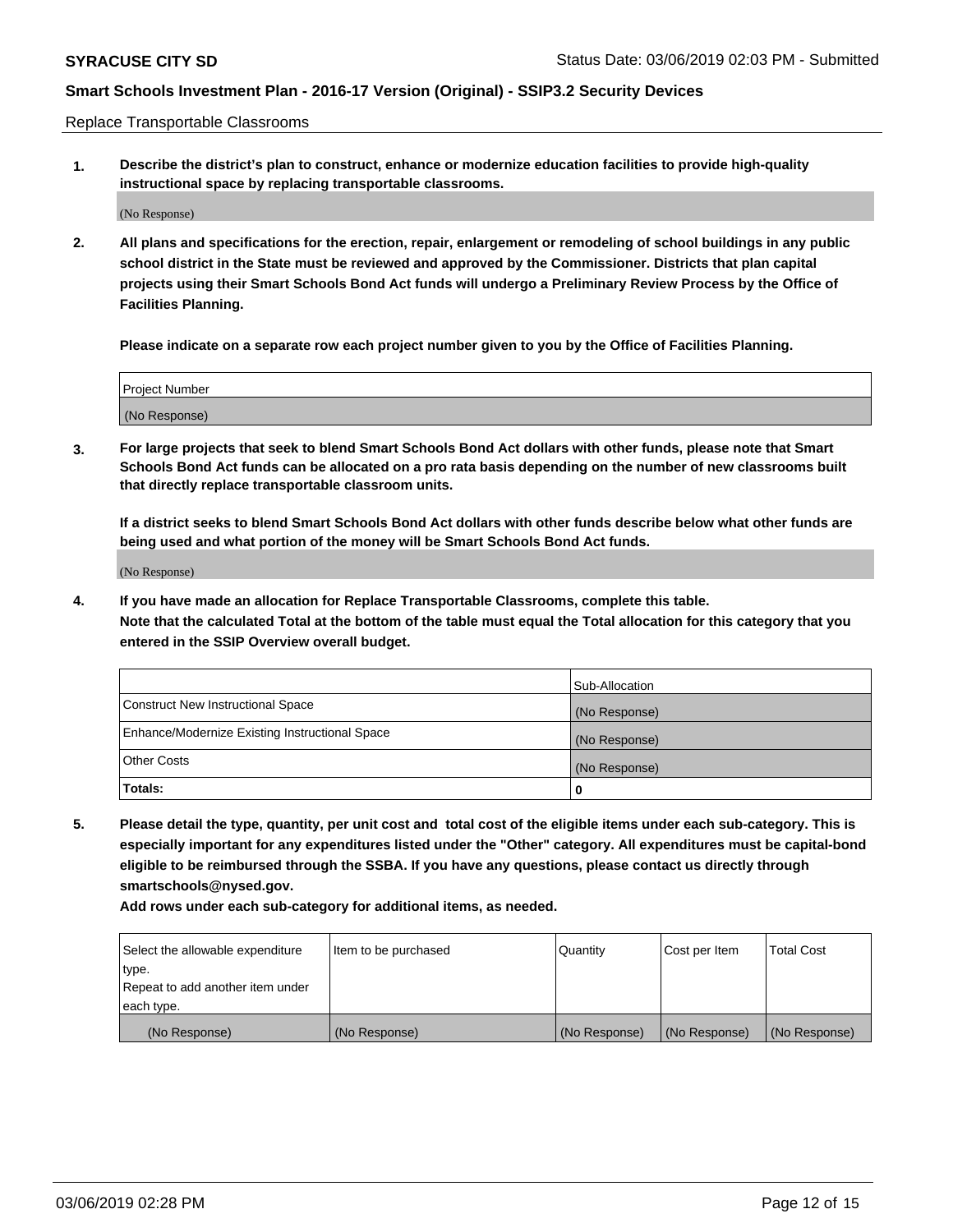### High-Tech Security Features

## **1. Describe how you intend to use Smart Schools Bond Act funds to install high-tech security features in school buildings and on school campuses.**

 The District will utilize the Smart Schools Bond Act funds to install high tech security features within our school buildings such as updated IP dual streaming network security surveillance cameras. Many of the cameras which are currently deployed throughout the District are outdated, and do not provide the ability to efficiently record and view video data at the same time. Additionally, they are of various brands and vintages, leaving some that are well outdated, analog models which actually feed to a converter, which leads to very poor quality video recordings. Additionally, this adds to stress on the existing system only allowing the District the current capability to archive video data for a period of ten days or less. The funds will be utilized to replace the outdated cameras, with new high quality models, which will allow the District to capture more accurate video data, and store it for a greater period of time.

 The District will also be able to place security cameras within schools which have historically not had cameras available to them and to provide for standardized IP based video door intercom systems. This will greatly enhance the District's security at the single point of entry to each school. This will allow the school personnel the ability to view and speak with any persons who are requesting to gain entry to the schools, prior to actually granting entry, greatly reducing the opportunity for any unauthorized persons the ability to gain entry.

 The District will also be able to deploy a high tech lock down notification system within each school building increasing the level of safety for all of those within the building. The system will simultaneously provide the District with an efficient means of visually communicating the "lock-down" status of the school building providing families and community members with immediate notice of the situation.

 The ability to deploy these new high tech end devices throughout the District will allow for the establishment of a layered security platform which will address entry, video record and lock down notification, which will vastly improve security throughout each of our schools. Project will be submitted in multiple phases (SSIP 3.1 ,3.2, and 3.3) as we are looking to upgrade our security management system, purchase/install security devices, and build out a new command center.

**2. All plans and specifications for the erection, repair, enlargement or remodeling of school buildings in any public school district in the State must be reviewed and approved by the Commissioner. Districts that plan capital projects using their Smart Schools Bond Act funds will undergo a Preliminary Review Process by the Office of Facilities Planning.** 

**Please indicate on a separate row each project number given to you by the Office of Facilities Planning.**

| <b>Project Number</b> |  |
|-----------------------|--|
| 42-18-00-01-7-999-012 |  |

#### **3. Was your project deemed eligible for streamlined Review?**

| П | Yes |
|---|-----|
| ☑ | Nο  |

#### **4. Include the name and license number of the architect or engineer of record.**

| Name       | License Number |
|------------|----------------|
| Ravi Raman | 66343          |

**5. If you have made an allocation for High-Tech Security Features, complete this table.**

**Note that the calculated Total at the bottom of the table must equal the Total allocation for this category that you entered in the SSIP Overview overall budget.**

|                                                      | Sub-Allocation |
|------------------------------------------------------|----------------|
| Capital-Intensive Security Project (Standard Review) | 153,600        |
| <b>Electronic Security System</b>                    | 3,597,600      |
| <b>Entry Control System</b>                          | 1,449,700      |
| Approved Door Hardening Project                      | (No Response)  |
| <b>Other Costs</b>                                   | 1,214,865      |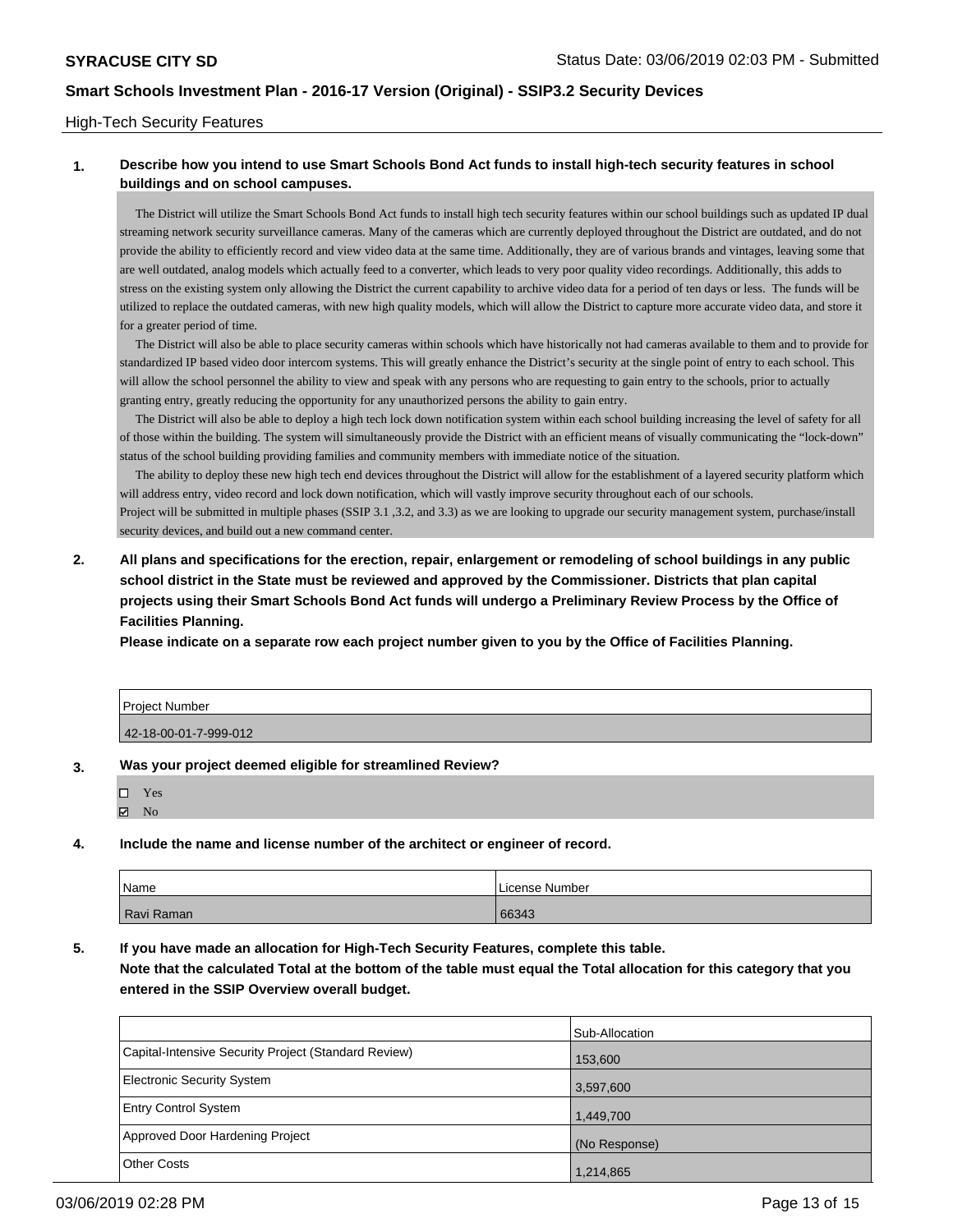High-Tech Security Features

|         | Allocation.<br>C <sub>11</sub> h |
|---------|----------------------------------|
| Totals: | 415,765                          |

**6. Please detail the type, quantity, per unit cost and total cost of the eligible items under each sub-category. This is especially important for any expenditures listed under the "Other" category. All expenditures must be capital-bond eligible to be reimbursed through the SSBA. If you have any questions, please contact us directly through smartschools@nysed.gov.**

| Select the allowable expenditure<br>type.<br>Repeat to add another item under<br>each type. | Item to be purchased                                                       | Quantity | Cost per Item | <b>Total Cost</b> |
|---------------------------------------------------------------------------------------------|----------------------------------------------------------------------------|----------|---------------|-------------------|
| <b>Electronic Security System</b>                                                           | <b>Network Video Recorder</b>                                              | 20.00    | 28,000        | 560,000           |
| <b>Electronic Security System</b>                                                           | Network Switch Ports for cameras,<br>NVRs, Intercoms and panels            | 836.00   | 200           | 167,200           |
| <b>Electronic Security System</b>                                                           | Camera Licenses                                                            | 736.00   | 200           | 147,200           |
| <b>Electronic Security System</b>                                                           | Cameras                                                                    | 736.00   | 2,000         | 1,472,000         |
| <b>Electronic Security System</b>                                                           | <b>Surveillance Cameras Installation</b>                                   | 736.00   | 1,000         | 736,000           |
| <b>Electronic Security System</b>                                                           | J- Hooks and Cables                                                        | 736.00   | 700           | 515,200           |
| <b>Entry Control System</b>                                                                 | Headend equipment/control panels                                           | 40.00    | 5,000         | 200,000           |
| <b>Entry Control System</b>                                                                 | <b>Card Readers</b>                                                        | 160.00   | 500           | 80,000            |
| <b>Entry Control System</b>                                                                 | <b>Electric Latches/Locks</b>                                              | 160.00   | 2,925         | 468,000           |
| <b>Entry Control System</b>                                                                 | <b>Door Position Switches</b>                                              | 202.00   | 850           | 171,700           |
| <b>Entry Control System</b>                                                                 | <b>Motion Sensors</b>                                                      | 200.00   | 500           | 100,000           |
| <b>Entry Control System</b>                                                                 | Video Intercoms                                                            | 40.00    | 2,500         | 100,000           |
| <b>Entry Control System</b>                                                                 | <b>Panic Buttons</b>                                                       | 60.00    | 500           | 30,000            |
| <b>Entry Control System</b>                                                                 | <b>Blue Light Strobes</b>                                                  | 200.00   | 1,500         | 300,000           |
| <b>Capital-Intensive Security</b><br>Project                                                | <b>Installation for Electrical Connections</b><br>for new doors and panels | 128.00   | 1,200         | 153,600           |
| <b>Other Costs</b>                                                                          | Architect                                                                  | 1.00     | 166,982       | 166,982           |
| <b>Other Costs</b>                                                                          | <b>Technology Construction Manager-</b><br>104 days                        | 104.00   | 760           | 79,040            |
| <b>Other Costs</b>                                                                          | Contingency                                                                | 1.00     | 468,843       | 468,843           |
| <b>Other Costs</b>                                                                          | Asbestos Survey and Abatement (per<br>building)                            | 20.00    | 25,000        | 500,000           |